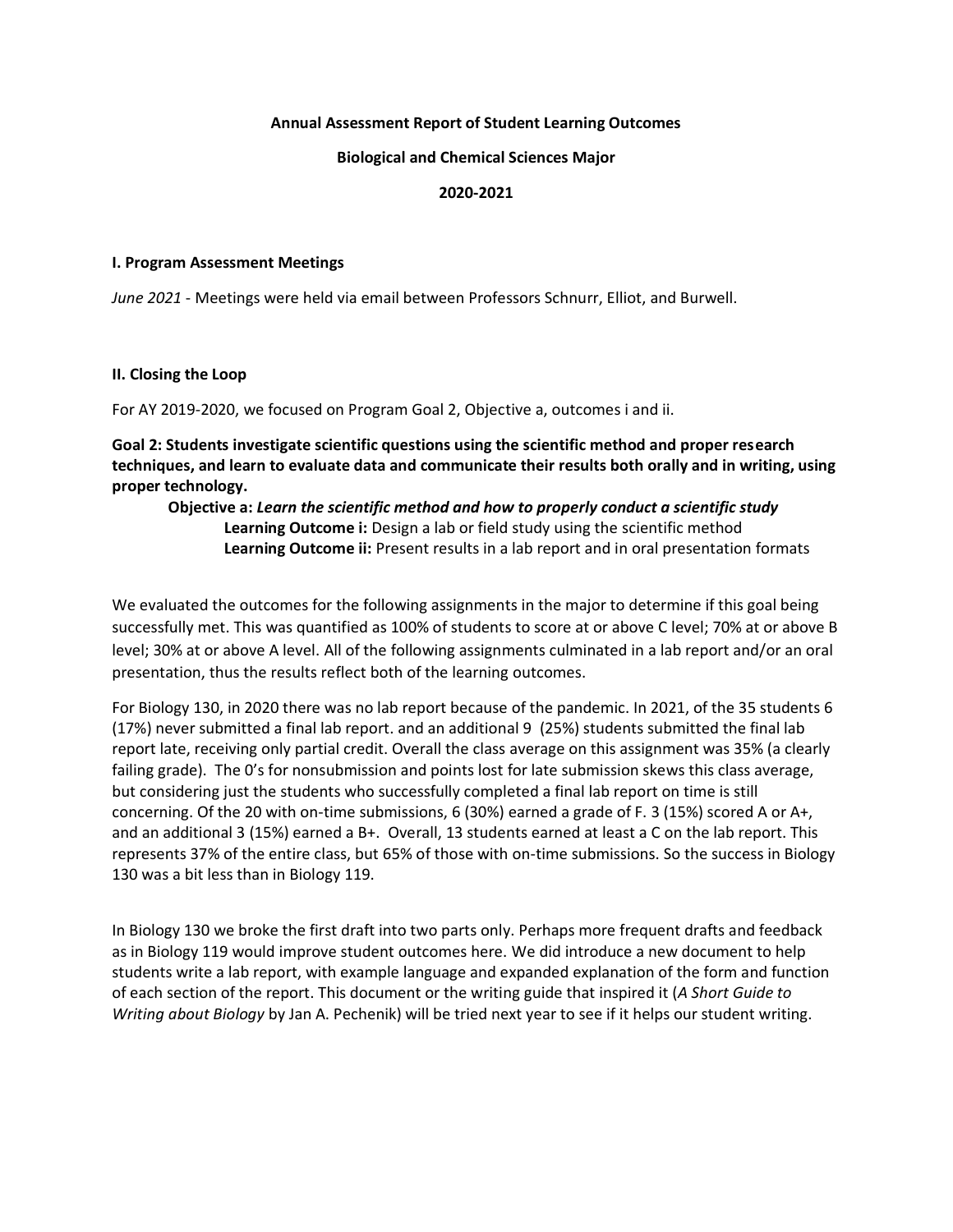### **BIOL 119L - Hemlock research project**

Students in Ecology and Evolution were tasked with investigating the answer to the question: Why are there no seedlings under hemlock trees? They were required to come up with 2 hypotheses that they proposed on their own in their groups, investigated them in the field (after instructor approval), and wrote a research paper that used 5 literature sources and the proper statistics to analyze their data.

In 2020 the students were assigned sections to be submitted biweekly. Out of 33 students, only 23 (70%) submitted all the sections, and these students are also the only students to have submitted the final lab report. The average of the final draft was a 72% for the students that submitted it – including the 10 students that had 0's it drops to 58%. I also allowed students to submit an optional rough draft of the final lab report. Only 10 students submitted a draft, and all of those students received an 80% or better on the final draft. I will require a rough draft in the future, and will discuss this data with the students so that they can see the value of doing the assignments.

# CHEM 214L - Independent research project

Students wrote up their own method document before conducting their independent research projects at the end of the Spring semester. For these independent projects, students were required to utilize the techniques taught throughout Organic Chemistry I (CHEM 213L) and Organic Chemistry II (CHEM 214L) to answer a scientific question that interests them.

15% got an A or above, 70% got a B or above, 85% got a C or above. Therefore, the standard was not met.

## CHEM 323L - Enzyme kinetics experiment presentation

For this project students designed their own method to investigate a condition that impacts glutathione peroxidase isolated from *Brassica rapa* (turnip). Students presented their results in a lab meeting style oral presentation where they described to their peers what conditions were tested (temperature, enzyme concentration, substrate concentration, pH, etc.), how they developed a method to test this condition, the data they obtained, and conclusions they obtained based on the data analysis.

35% got A, 80% received B or above and 100% received C or above. Therefore, the standard was met.

Out of the 8 assignments that we assessed, 6 did not meet the standards that we had established to